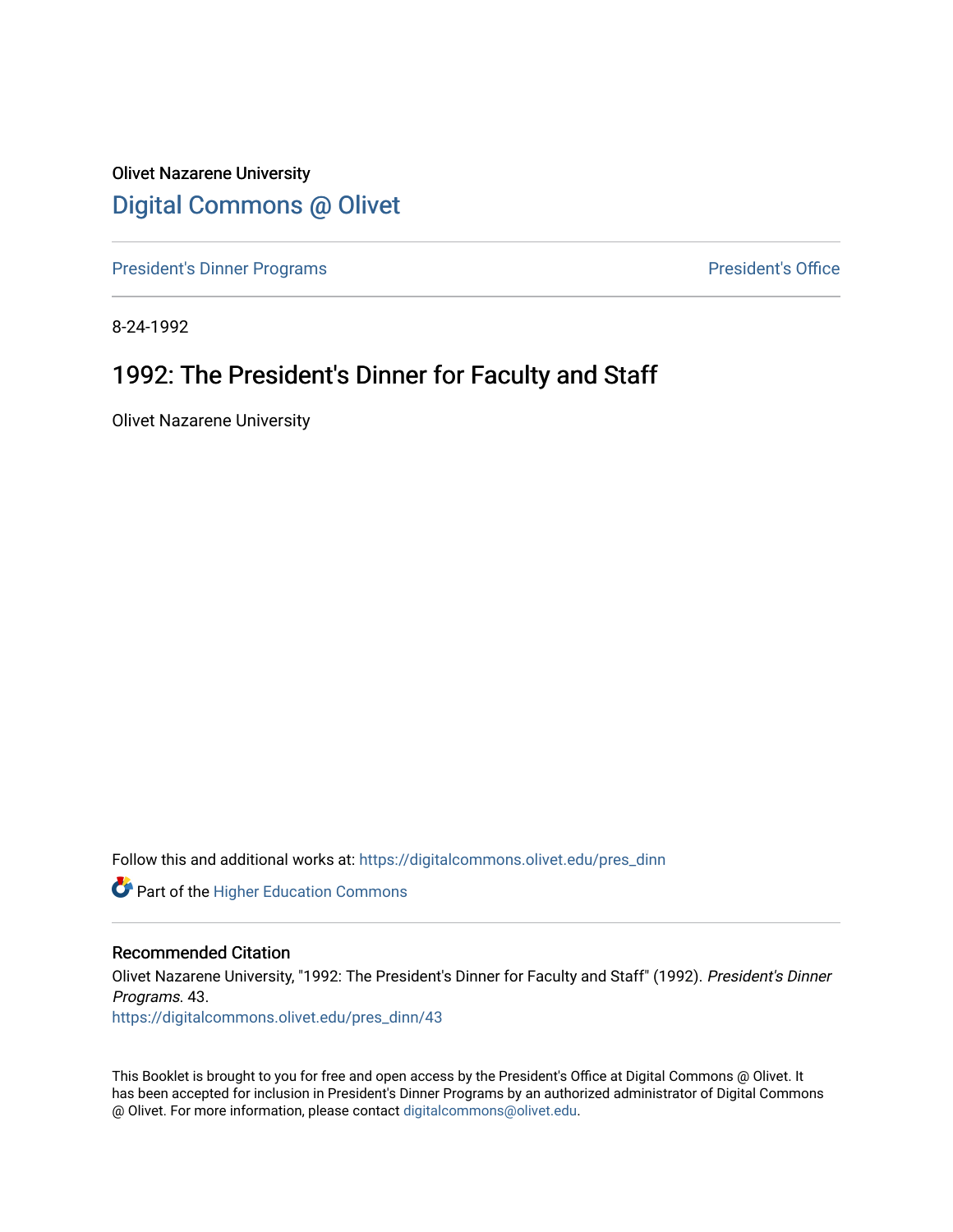

# **T he Presid en t' s Dinner**

# FOR FACULTY AND STAFF

# **Oliv et Nazarene University**

**Ludwig Center**

**August** 24,1992

6:30 **P.M.**

**H o sted by Dr . and Mr s . John C. Bowling**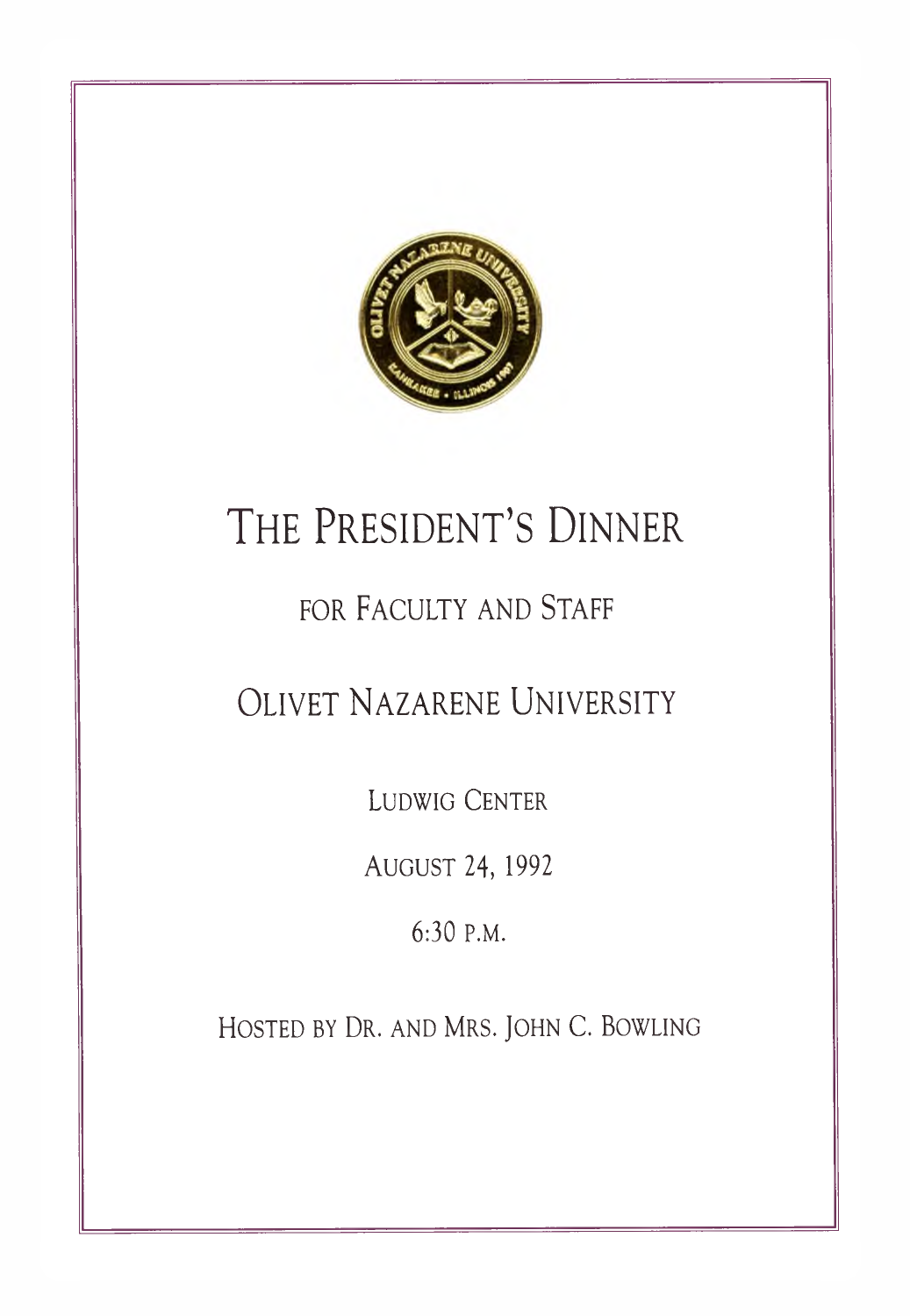

THE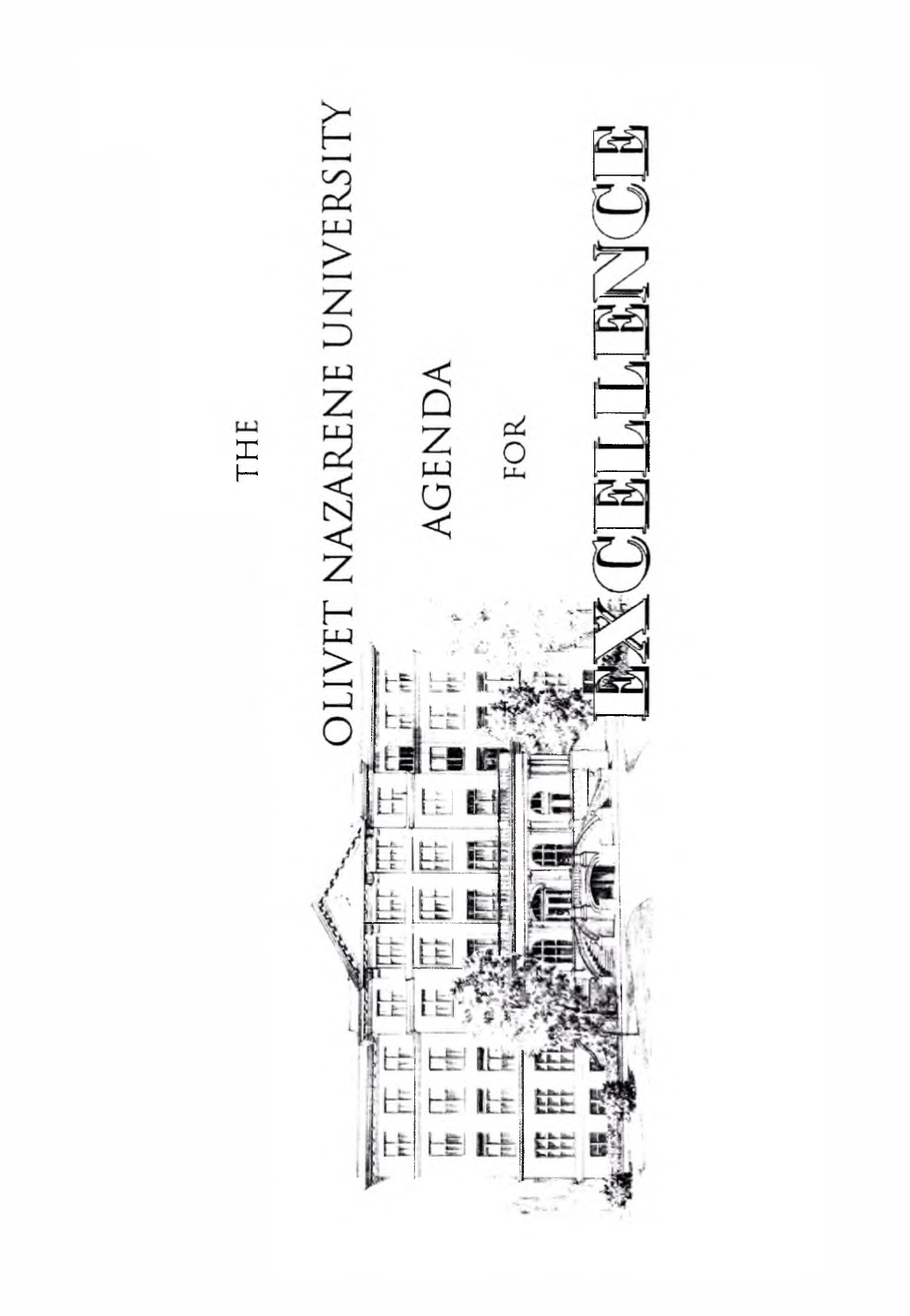

*We welcome you to the 1992 President's Dinner. Tonight we begin a new academic year together by sharing in an evening of felbwship, introducing new faculty and staff, giving recognition for special accomplishments of the past year, and celebrating God's call to excellence as it is lived out on our campus. May the Lord's blessings rest upon all of us this evening and throughout our work together this year.*

*President and Mrs. John C . Bowling*

# **MENU**

Hors d'oeuvres Apple Cider Punch

Salad St. Louis

Chicken Broccoli Royale

Roasted Garlic Potatoes

Sweet and Sour **Carrots** 

Fresh Green Beans

Assorted Breads Butter

Hummingbird Cake

Iced Tea Coffee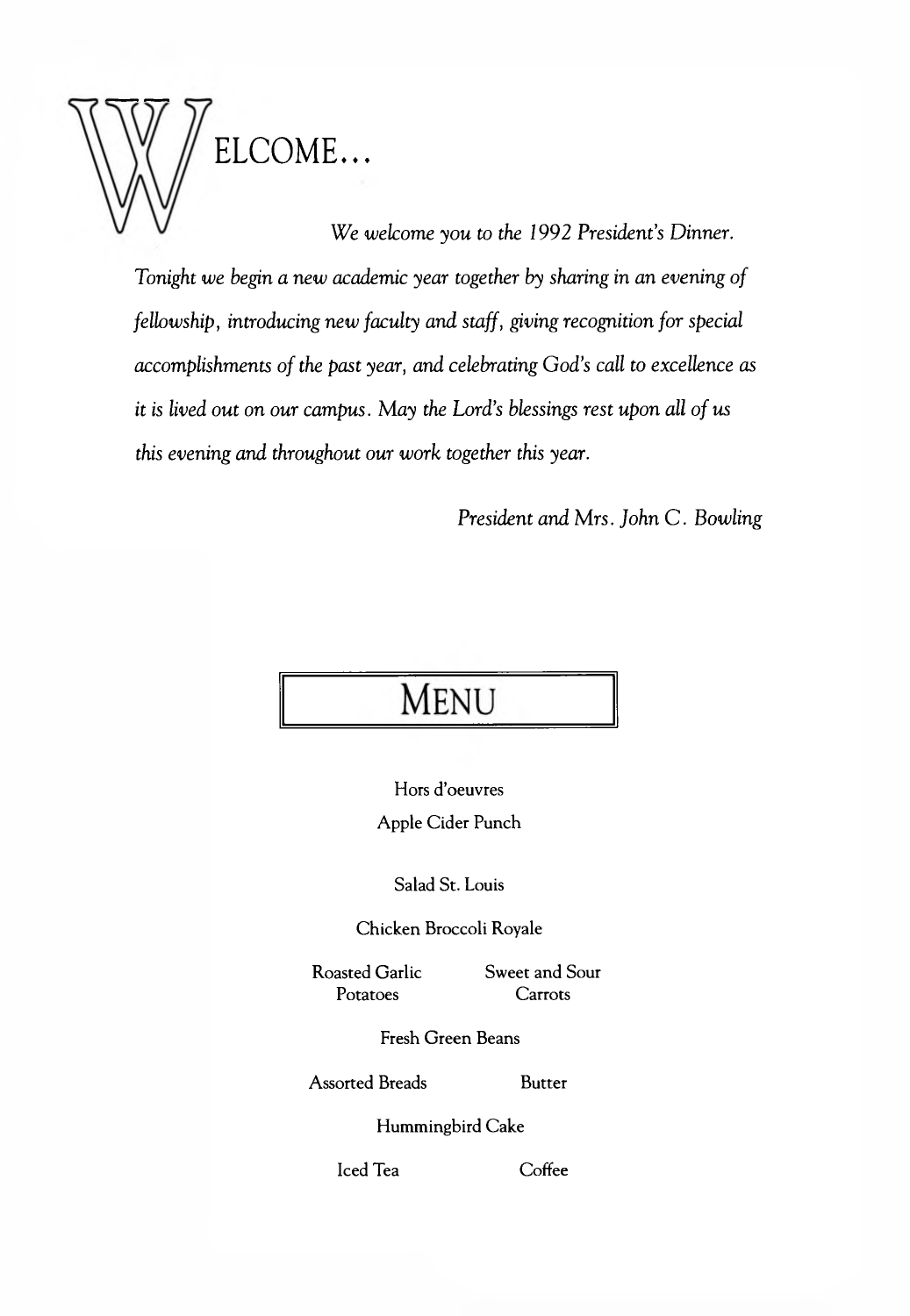# THE PRESIDENT'S DINNER FOR FACULTY AND STAFF

**AUGUST 24, 1992** 

# **DINNER**

DINNER MUSIC - THE CANTERBURY TRIO DR. GERALD ANDERSON, DR. HARLOW HOPKINS, MRS. LOLITA PHELPS

| INTRODUCTION OF NEW FACULTY  DR. GARY W. STREIT        |           |
|--------------------------------------------------------|-----------|
| INTRODUCTION OF NEW STAFF MR. DOUGLAS PERRY            |           |
|                                                        |           |
|                                                        | MR. PERRY |
|                                                        |           |
|                                                        |           |
| PRESIDENT'S ADDRESS                                    |           |
| "THE OLIVET NAZARENE UNIVERSITY AGENDA FOR EXCELLENCE" |           |
|                                                        |           |

# ALMA MATER, OLIVET Byron M. Carmony

To Alma Mater, Olivet, We lift our voice in praise For noble standards which we'll hold till ending of our days.

The time we spent within these halls will ne'er forgotten be, For here we learned to know of truth, and truth will make us free.

My Olivet, Our Olivet! Though life may lead us far apart, I'll still revere you in my heart.

My Olivet, Our Olivet. I'll love the Christ you gave first part, And you, old Olivet.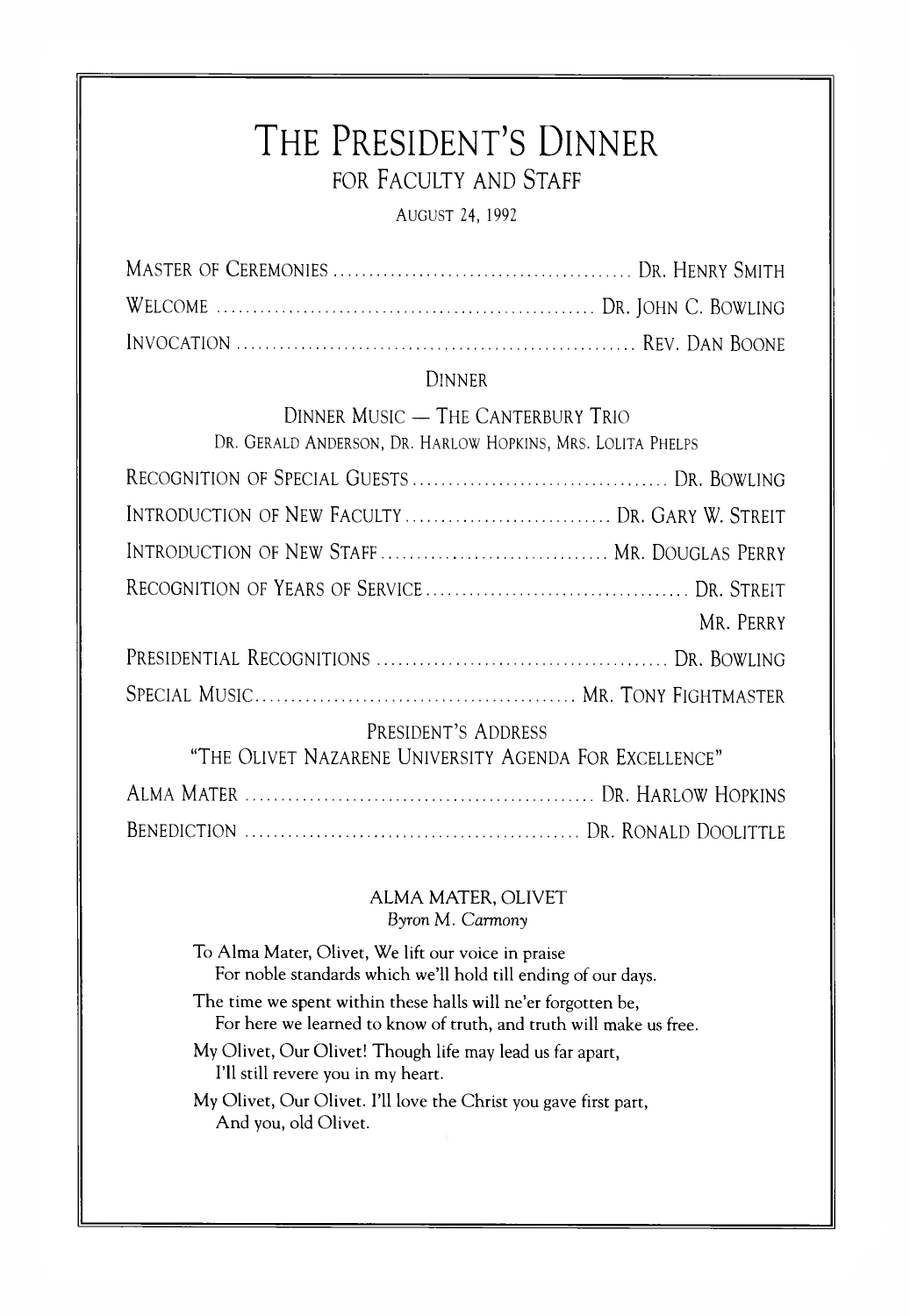# $-1992-$

# FACULTY MEMBER OF THE YEAR

# **Ch a rlo tte Keck**

harlotte Keck has the wonderful privilege of being able to say that she was born in a log cabin in Arroll, Missouri. As an only child born into a Christian home to parents who were very involved in a small church, Charlotte had the opportunity to interact with evangelists and missionaries who often were guests in the family home. She remembers these times fondly as having made a significant impact on her early spiritual formation. During Charlotte's teen years in western Illinois, she became involved in the Peoria Youth for Christ and, at age 16, received Christ as her Savior. Arroll, Misso<br>Christian ho

Following high school, Charlotte attended Grace Bible Institute in Omaha, Nebraska, for one year and then transferred to Goshen College which had one of the few baccalaureate degree nursing programs at that time. While at Goshen, Charlotte was "adopted" by a Nazarene family who happened to live close to the college campus. She began to attend the Church of the Nazarene with them, and there she met Don, whom she later married.

Charlotte Keck has three earned degrees: the Bachelor of Science in Nursing from Goshen College in 1964, the Master of Science in Nursing from Northern Illinois University in 1974 with a specialization in medical-surgical nursing, and a Master of Arts in Education degree from Olivet in 1989. She has worked as a Registered Nurse for the Elkhart County Health Department, for Riverside Medical Center in nursing administration, and for the Medical Assistance Program in Wheaton, Illinois.

Before Charlotte joined Olivet's nursing faculty full time in 1974, she had assisted as a clinical instructor for Olivet's very first nursing class. She has taught at each level in the nursing program and has worked with all of its directors.

During a sabbatical leave in 1991, Charlotte developed a keen interest in computer-assisted nursing instruction which, under her leadership, has culminated in some rather major curricular enhancements and opportunities for Olivet nursing students and faculty. She is currently president of Kappa Sigma Chapter of Sigma Theta Tau, the international honor society of nursing. She also holds membership in Nu Beta Chapter of Kappa Delta Pi.

Charlotte Keck believes that working at Olivet is a God-given opportunity for service. For several years she has made a practice of starting to pray for her new students, by name, during the summer prior to having them in fall classes. "It has made a tremendous difference," she noted in a recent faculty report. Olivet Nazarene University's mission is realized to a large degree by such dynamics which take place over four years between students and faculty.

We recognize you at this President's Dinner, Charlotte, for modeling so effectively your teaching ministry among us.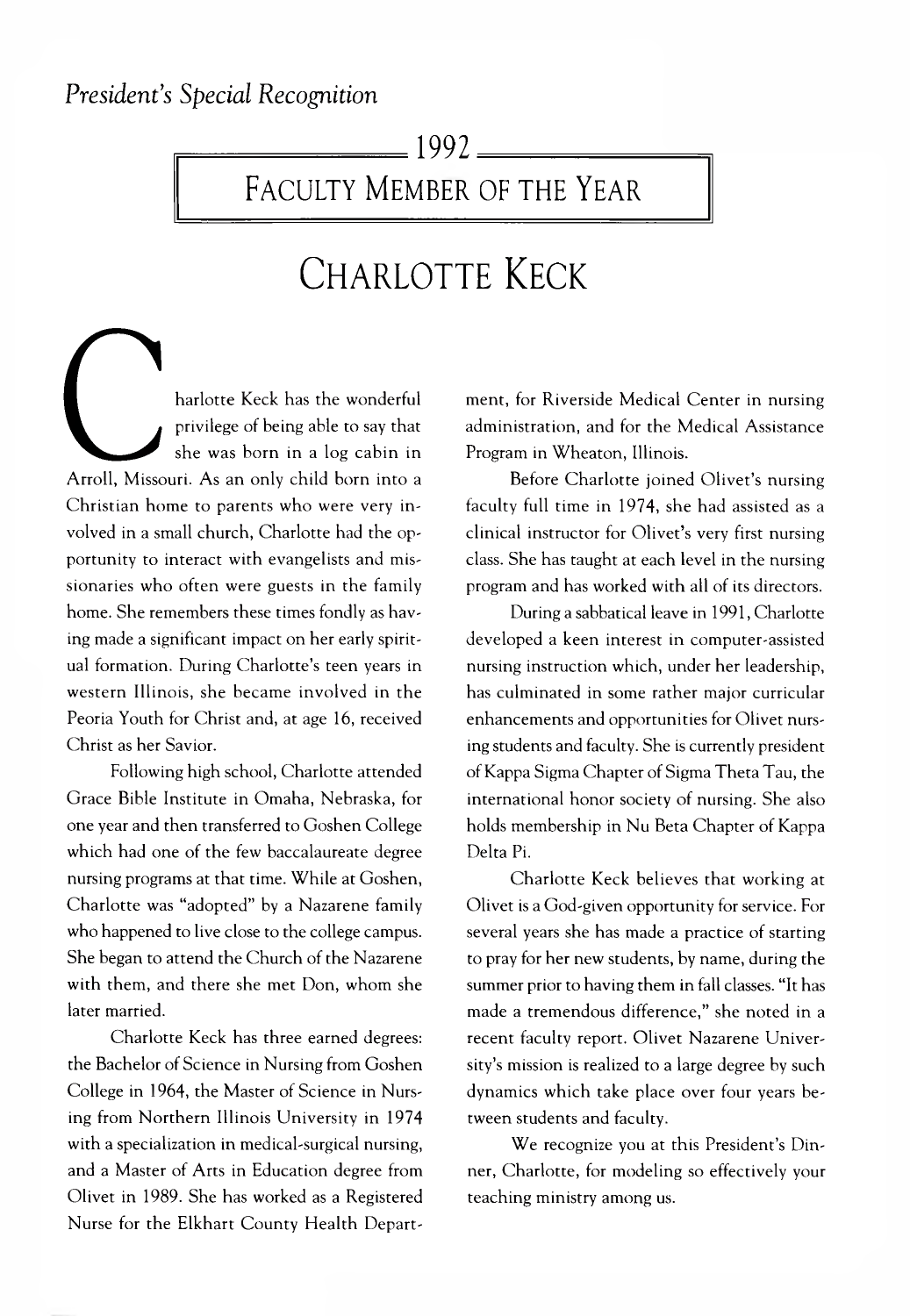# $-1992$   $-$

# STAFF MEMBER OF THE YEAR

# **Donald L. Keck**

or<br>
family's history h<br>
family's history h<br>
ing following his onald Keck, the youngest of four children, was born in Breman, Indiana. No one in his immediate family's history had attended college, but that did not alter Don's desire to go on for more schooling following his graduation from high school in 1958. After doing factory work for a year, he enrolled at the International Business College in Ft. Wayne and completed their program in professional accounting in 1961. Since then, Don has taken additional course work at both Kankakee Community College and Olivet Nazarene University.

Work experience as both an accountant and cost supervisor at Continental Can Corporation prepared Don well for his coming to Olivet in February 1966. Since that time, he has served as financial aid officer, accounting supervisor, bursar, and presently serves as controller. Don has worked through the installation of three different administrative computing systems at Olivet, and can even recall when all financial records and the writing of payroll and payables were performed using the Burroughs Posting Machine.

Don Keck's spiritual history begins with his mother who believed that her children should be in Sunday School and church. W hen Don was well into his young adult years, a friend invited him to attend a revival meeting at the Milford, Indiana, Church of the Nazarene. That evening, Don accepted Christ as his Savior and Friend in the hum ble basem ent church. He also met Charlotte Shugart who, too, was attending the revival campaign. Don and Charlotte were married in 1963, and they have a married daughter, Michele. Don has been active in his local church having served as Sunday School teacher, church treasurer and organist.

Olivet's Vice President for Finance, Douglas Perry, has observed that, "Don Keck is definitely an 'extra-mile' colleague. He consistently arrives early for work, rarely misses a day, and continues to faithfully execute his varied responsibilities."

Don, in recognizing you this evening, we want both to affirm your gifts and skills and to thank you for 26 years of significant service in Miller Business Center here at Olivet Nazarene University.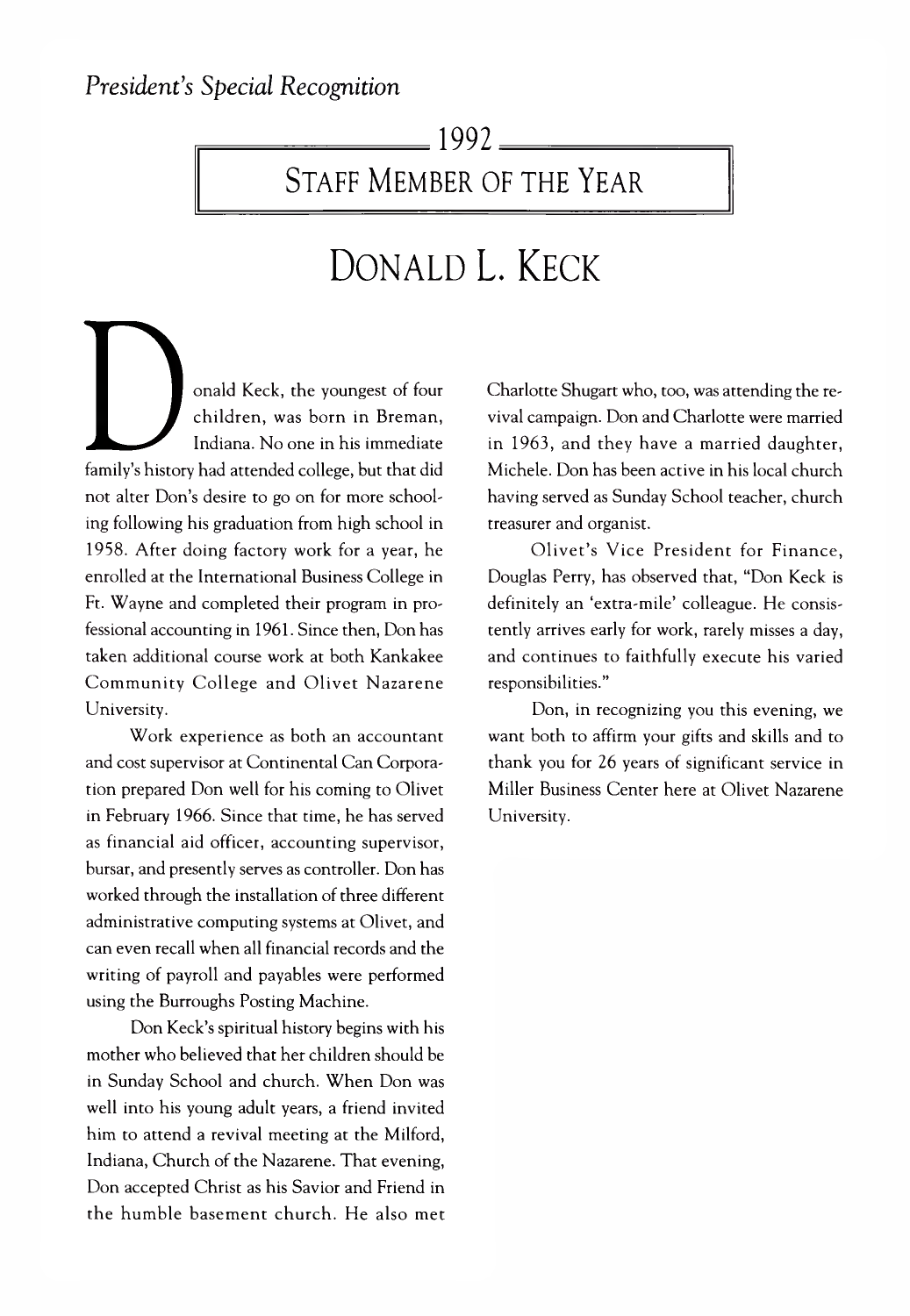# NEW FACULTY 1992-93

ROBERT BRANSON **Professor of Religion** *Acting Chairman, Division of Religion* A.B., 1963, Bethany Nazarene College B.D., 1966, Nazarene Theological Seminary Th.M ., 1969, Midwestern Baptist Theological Seminary Ph.D., 1976, Boston University

DWIGHT GINN **Assistant Professor of Biology** B.A., 1978, Taylor University M.S., 1983, Purdue University Ph.D., 1989, The Ohio State University

MARY JEAN JOHNSON *Reference Librarian* B.S., 1973, Olivet Nazarene University M.S., 1991, University of Illinois

Paul Koch **Assistant Professor of Economics** B.S., 1979, George Fox College M.S., 1984, Illinois State University Presently enrolled Ed.D. program Illinois State University

#### **JOHN MARANGU**

*Visiting Professor of Biology (one-year sabbatical from Kenyatta University, Nairobi, Kenya)*

A.B., 1964, Olivet Nazarene University M.S., 1966, Northern Illinois University Ph.D., 1970, Iowa State University

LARRY MURPHY **Assistant Professor of Religion** B.S., 1976, Trevecca Nazarene College M.Div., 1981, Nazarene Theological Seminary M.Th., 1983, Duke University Ph.D., 1988, Southern Baptist Theological Seminary

**EMERY TWOEY Assistant Professor of Education** B.A., 1982, Saint Leo College M.S., 1986, Barry University M.Div., 1990, Luther Rice Seminary Ed.D., 1991, Nova University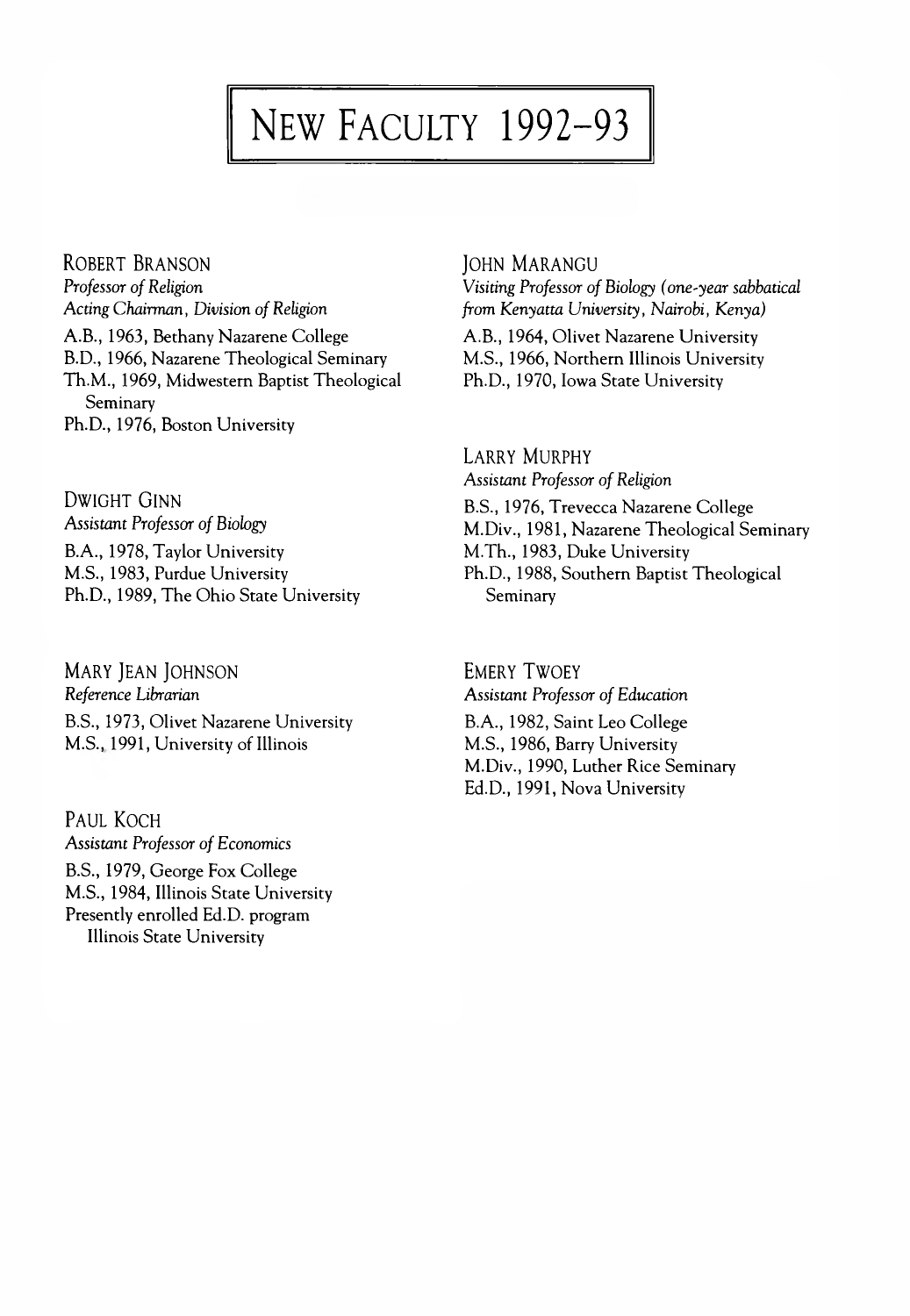# NEW STAFF 1992-93

BRENT ANDERSON *W O N U Radio Programming Assistant*

JEFF APPLEBEE *Resident Director, Gibson and Howe Halls Assistant Football Coach*

SHARON BELLOMY *Cashier, Student Accounts*

**JEAN BETTIS** *Secretary, Graduate Office*

**KEVIN BIGELOW** *Press Operator, Printing Department*

KIMBERLY CAMPBELL *Resident Director, Williams Hall*

EILEEN CONRADI *Financial Aid Counselor*

SARAH COOKE *Student Accounts Coordinator*

**JOAN DEAN** *Secretary, Education Department* CAROL ERICKSON *Secretary, Graduate Office*

LORI HOEKSTRA *Accounting Clerk*

DONNA LOVETT *Transfer Coordinator International Student Advisor*

DAWN MCLAUGHLIN *Receptionist, Registrar's Office*

**JONATHAN PICKERING** *Assistant to the Registrar*

MARIORIE RAYMOND *Secretary to the President*

DIANNE SCHAAFSMA *Internal Auditor/Purchasing*

JOSHUA SMITH *Secretary, Admissions*

SANDRA TWAIT Secretary, Division of Fine Arts

# NEW ADMINISTRATIVE STAFF 1992-93

SPENCER BARNARD, M.A. **Director of Academic Services,** School of Graduate and Adult Studies

WILLIAM COUCHENOUR, B.A. **Director of Olivet Nazarene University Foundation**  SELDEN DEE KELLEY III, M.A., M.S. *Dean of Student Development* 

BRIAN SATTLER, M.A. **Director of Public Relations**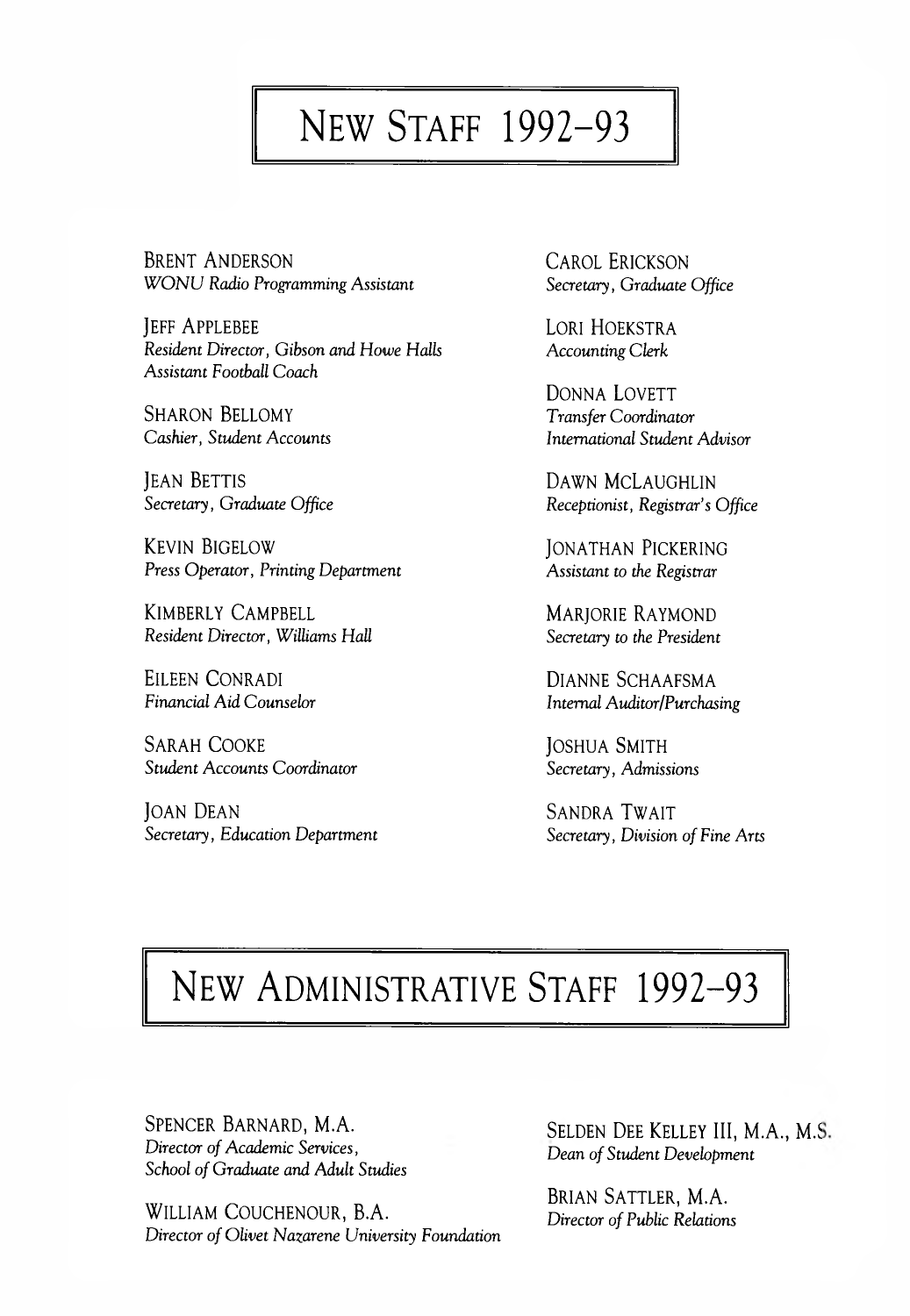# **Recognitions** FACULTY AND STAFF 1991-92

Poem: "Bell of Romance," The Best Poems of the 90s, May 1992, National Library of Poetry; "Dr. Tom Dooley, My Story," in new reference volume titled Masterplots II: Juvenile and Young Adult Biog*raphy,* Salem Press, 1992; "The World of Samuel Adams," in new reference project titled *Masterplots 11: Juvenile and Young Adult Biography,* Salem Press, 1992.

#### KATHRYN VANFOSSAN

The "Action Exchange" in May 1992 issue of *American Libraries* published question regarding involving students in the selection of library materials.

# CRAIGHTON HIPPENHAMMER

Three articles published in *Bourbonnais Herald:* "AntiNew Age Experts Coach Concerned Parents," September 1991, "Newbery Honor Book Attacked," September 1991, and "Religious Techniques or Religious Content?" September 1991.

# II. ARTICLES IN CHURCH PUBLICATIONS

#### ROBERT SMITH

"John Wesley and Jonathan Edwards on Religious Experience: A Comparative Analysis," *Wesleyan Theological Journal* 25 (Spring 1990): 130— 146; Abstractor of *Church History* and *Theology Today* for *Religious and Theological Abstracts.*

#### MAX REAMS

"Earthquakes, Christianity Grew Up in a Land Ripping at the Seams," 1992, *Illustrated Bible Ufe,* v. 15, No. 4 (June-August), pp. 55-56.

1. PUBLISHED MATERIAL  $\|\cdot\|$  III. PARTICIPATION IN PROFESSIONAL/ SCHOLARLY ACTIVITIES, UNPUBLISHED DIXIE TURNER **EXECUTE:** PAPERS, RECITALS, TRAVEL

# VICKI TRYLONG

Spent six weeks in Europe, Summer of 1991, as part of ONU sabbatical leave; Traveled to French-Canada for 11 days with 11 students, Summer 1992; Presented workshop on the value of traveling with students to French-Canada including a detailed "how to" section at the Central States Conference, April 1992; As section editor, "Illinois Teacher Educators Lead Improvement Effort" — article published in ACTFL quarterly newsletter.

#### **JUDITH WHITIS**

Ph.D. Dissertation completed: "A Regional Survey of Writing in Six Subject Areas in Colleges and Universities Accredited by the North Central Association of Colleges and Schools"; Participant in Self-Study Workshop, North Central Association of Colleges and Schools Meeting in Chicago, March 1992.

#### ANGELA LATHAM-JONES

Presented workshop, "Scripture as Script and Other Issues of Worship and Drama," at 1991 Gaither Praise Gathering; Paper, "The Anti-Theatrical Prejudice and the Church of the Nazarene: A Late Twentieth Century Perspective," and Actor in "Mirror/Mirror," presented at Conference of American Theatre in Higher Education, Seattle, WA; "Scripture as Script," Christian Drama Conference, Malone College; "The Actor's Resources," Christians in Theatre Arts, 1992 National Networking Conference, Chicago; Recordings: Narrator, *Love's Pure Light,* Gaither Publishing Company, Alexandria, IN, 1992; The Prayers of Susanna *Wesley,* Jor-Dan Studios, Wheaton, IL, 1991.

#### RUTH COOK

Travel to England, Summer 1992.

#### Sue Williams

Inducted into Phi Delta Kappa at University of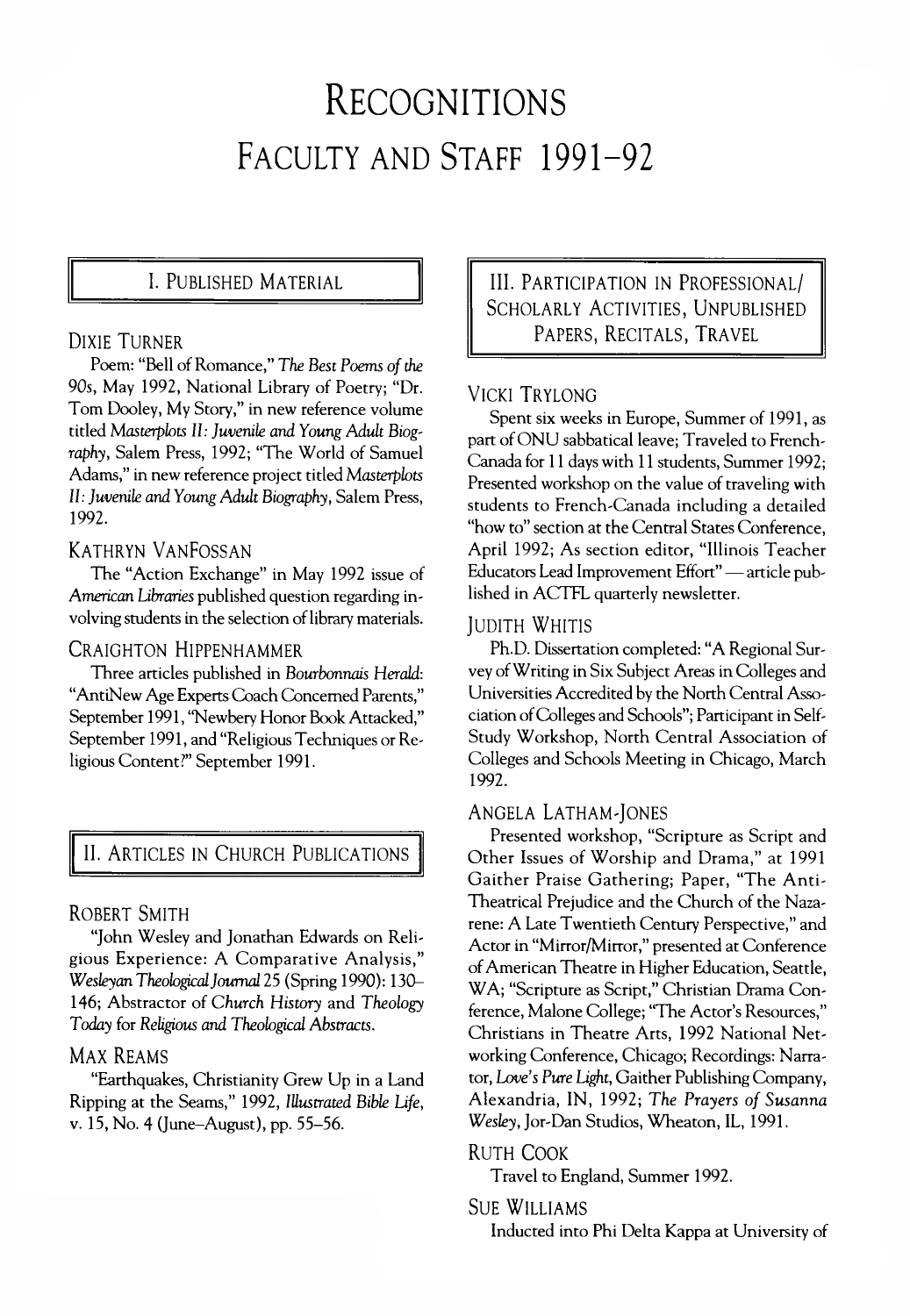Illinois, Spring 1992; Received appointment as teaching assistant in English and Rhetoric at University of Illinois for Fall 1992; Judged literary contest and presented workshop on "Writing Poetry and Fiction," at Illiana Christian High School, Spring, 1992; Associate Chair for workshop at College Composition and Communication Conference, Spring 1992, Cincinnati.

#### **KRISTIN KING**

Attended two week Spanish course in Costa Rica, July 1992.

#### STEPHEN BROWN

Paper: "Writing and Mathematics Courses," at 1991 Association of Christians in the Mathematical Sciences Conference, Wheaton College, (with Dr. Barbara Rose).

#### **JOHN HANSON**

Lecture: "Phlogiston: A Substance Whose Time Has Gone," ACCA cooperative course on the History of Chemistry, Argonne National Laboratory, September 1991.

#### DOUGLAS ARMSTRONG

Grant support received from Olivet Research Associates; Organized part of ACCA Chemistry Course for Fall 1992.

#### LARRY VAIL

Presenter for a seminar, "Computer Networks: Business Solutions for the 90s"; Taught two Novell system manager classes for local businesses.

#### CATHERINE BAREISS

Presenter at National SIGCSE Conference, "An Introductory Course on the Use of Operating Systems."

#### MICHAEL GINGERICH

Presented nine hour workshop to the F.P.E.I. Conference, "Image Processing for the Food Industry," May 1992, Lexington, Kentucky.

#### RANDAL JOHNSON

Member of Lilly Grant group that wrote a resolution on "Christian Environmental Stewardship" approved by the Chicago Central Nazarene District Assembly to be brought before the next General Assembly; Presented two workshops for area teachers on NASA Aerospace and Environmental Education, Summer 1991; Educational travel to Jamaica to take course in Marine Biology — Lilly Grant, Summer 1992; Eight day trip to Costa Rica, January 1992.

#### RICHARD COLLING

Lecture: "Assay Development for Recombinant DNA Peptides," Pioneer HiBred Corporation, January 1992.

#### **ALFRED FLEMING**

"Origin and Age of the Earth," chapter for book on Reconciliation of Science and Religion, unpublished; Presented, "Recent Developments in Geology That Should Inform Theology," at A *Consultation on the Relationship between the Wesleyan Tradition and the Natural Sciences,* Nazarene Theological Seminary, October 1992; Guest speaker at several area schools in various areas of science; Speaker at Parent's Night at Taft School, Kankakee District 111.

#### LEONA HAYES

Research presentation: "Nurses in Transition: Nurses' Use of Continuing Education in Preparing for Work in Developing Countries," presented at Kappa Sigma Chapter of Sigma Theta Tau, April 1991, and in a poster session at Illinois Nurses' Association yearly meeting, October 1991; Fellow of the Reed Institute for the Study of Leadership at the Fellows Event III, September 1991.

#### PHYLLIS REEDER

Doctoral dissertation completed: "Client and Nurse Satisfaction in Home Health Care: Development of an Instrument"; Wrote a grant to the Dr. Scholl Foundation for Olivet's Nursing Department; Roundtable presenter on "Satisfaction Instrument Development" at University of Washington, July 1992.

#### Paul Dillinger

Speaker, Sigma Theta Tau Induction; Workshop at Mental Health Unit, Riverside Medical Center, Summer 1992; Vice President, Sigma Theta Tau, Nurses' Honor Society.

#### SUSAN DRAINE

Taught Advanced Cardiac Life Support for Riverside Medical Center, and the Joint Armed Forces Medical Training School at Rickenbocker AFB, OH.

#### LINDA GREENSTREET

Certified in Pediatric Nursing from the National Certification Board of Pediatric Nurse Practitioners and Nurses, January 1992; NLN faculty presenter in the NCLEX review course for Child Health Content; Member of planning committee of Great Lakes Consortium of Nurse Educators in developing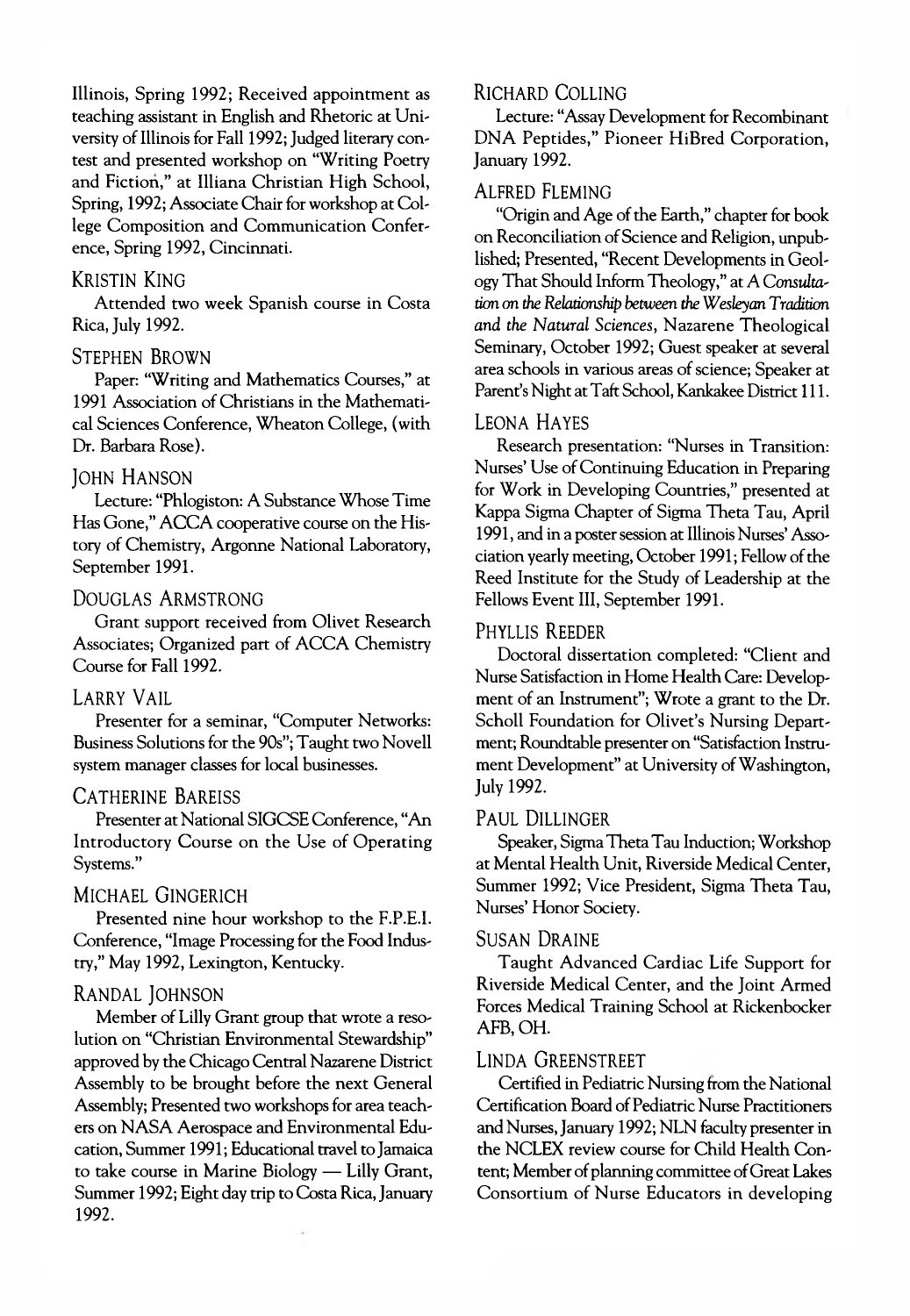# *(continued)* III. PARTICIPATION IN PROFESSIONAL/ SCHOLARLY ACTIVITIES, UNPUBLISHED PAPERS, RECITALS, TRAVEL

workshop on "Suffering: A Christian Nursing View Applied in Nursing Education."

#### AMY GOLYSHKO

Wrote course on Patient Teaching for RN Degree Completion Program; CPR instructor for ONU faculty/staff groups.

# CONSTANCE MILTON

Vice President, Illinois Nurses Association; Clinical specialist and consultant to Riverside Medical Center Ethics Committee; Advanced Cardiac Life Support Instructor, CPR Instructor, American Heart Association; Secretary, statewide Medical-Surgical Steering Committee, Illinois Nurses Association; Abstract received and accepted, poster presentation, "Developing a Baccalaureate Capstone Course on Ethics," given at an Ethics and Health Policy Conference, *Making Choices in Health Care,* April 1992, Baltimore, Maryland; Presentation to Bradley-Bourbonnais Rotary Club on "Coronary Risk Factors," September 1991; Pharmacology lecture, Advanced Cardiac Life Support Course, Riverside Medical Center, May 1992.

# MICHAEL LAREAU

Passed the Licensed Clinical Social Work Examination, State of Illinois, February 1992; Completed six evaluative criteria for the Council on Social Work Education and submitted them to the national office in Washington, D.C., April 1992; Seminar, "Interpersonal Relationships," Bishop McNamara High School.

# CYNTHIA LEWIS

Passed the Licensed Clinical Social Work Examination, State of Illinois, February 1992; Workshop speaker on Sexual Assault for the volunteer training of Kankakee County Center Against Sexual Assault, September 1991.

# **BILL ISAACS**

Member, Board of National Federation of the Blind of Illinois; Member of the National NFB Committee on Associates, Committee on Affiliate Action, and the PAC Plan Committee; Vice President of National Blind Educators Division of the NFB; Served as mentor to a blind student at weeklong convention of the NFB; Editor of a biannual newsletter for the National Association of Guide Dog Users.

#### WILLIAM BELL

Workshop, "Understanding Personality Types and Differences," ONU summer public relations groups.

#### RAY BOWER

Doctoral dissertation: "The Stimulus Prefix Effect: An Attempt to Eliminate a Phenomenon"; Judged student presentations at ACCA Student Symposium, Wheaton College.

#### FRANKLIN GARTON

Presented in-service workshops for: Salvation Army Regional Meeting, "Problem Resolution," Kankakee Area Career Center, and Herscher School District; Keynote addresses for: Peter Alsop Conference sponsored by Riverside Medical Center, Combined Rotary Clubs of Bradley-Bourbonnais-Kankakee for installation of officers, Delta Kappa Gamma Teaching Sorority, and Northwest Oklahoma District Church of the Nazarene Layman's Retreat; Wrote and produced a series of WONU radio programs titled *Journeys with Frank Garton;* Member, Illinois Association of Boards of Health for State of Illinois; Contributed articles to local newspaper on Sleep for National Sleep Awareness Month.

# LAVERNE JORDAN

Workshop/Lecture on Stress Management at the 1992 Indiana Association for Counseling and Development Conference; Workshop, "Team Building," ONU School of Graduate and Adult Studies staff, November 1991; "A Model for Compassionate Ministry," Stephen Ministry Workshop at First Christian Reformed Church, DeMotte, IN, January 1992; "Coping with Stress," workshops at Community Christian Reformed Church, Roselawn, IN, May-June, 1992.

#### **SARA SPRUCE**

Bourbonnais Parent Training W orkshop, "Storytelling for Preschoolers," September 1991; Faculty Presentation, "Whole Language Instruction," Pembroke Elementary Schools, January 1992.

# DIXIE TURNER

*Kankakee Daily Journal* feature, December 1991, relating to work in Children's Literature at ONU; Workshop panel member, "Reading and Literacy in the Schools," University of Illinois; Contributed to "Collegiate English Handbook, 2nd Ed." by Francis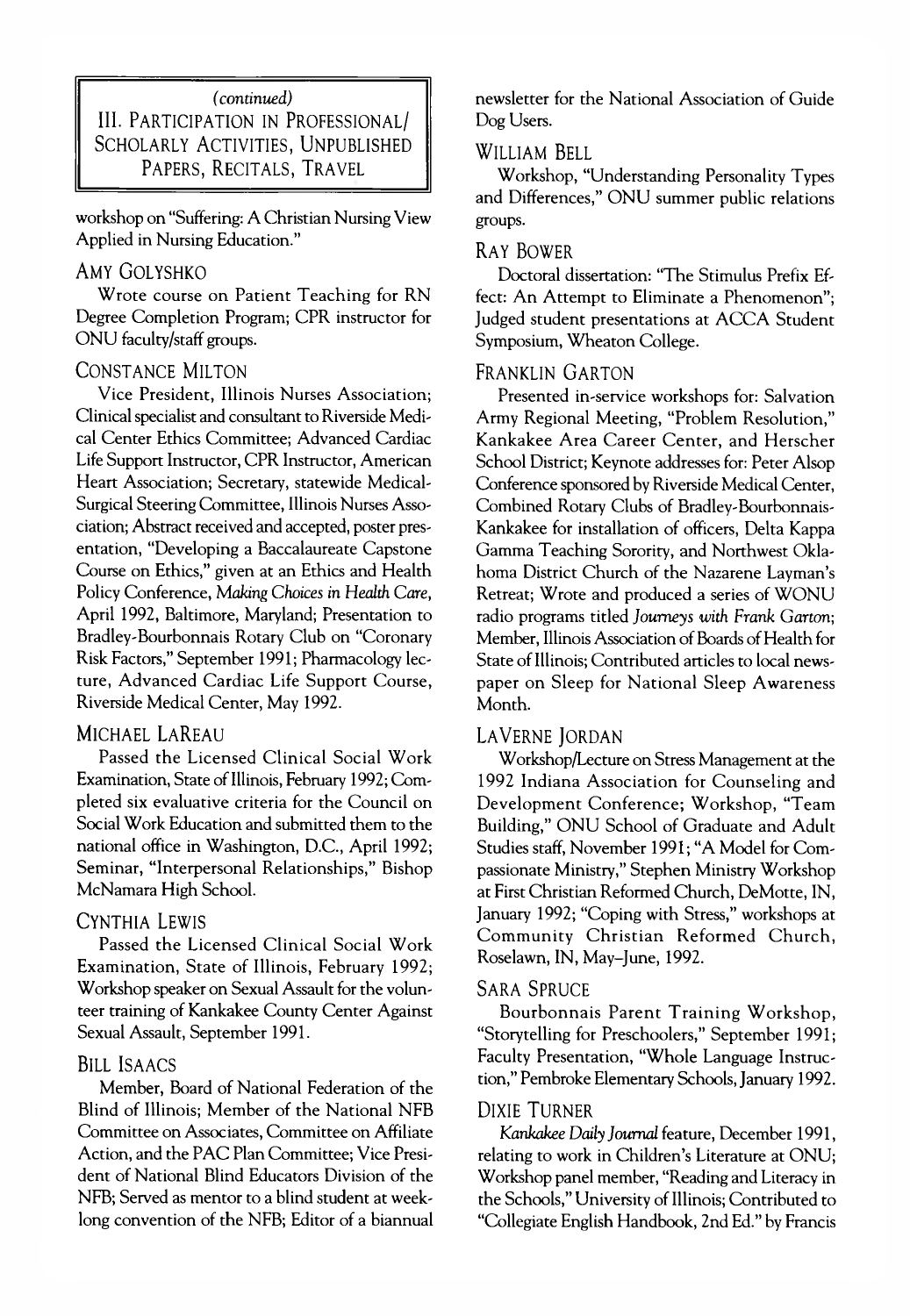L. Fennell; Contributor to "Teaching from a Research Knowledge Base," published by Merrill, 1992.

#### CRAIGHTON HIPPENHAMMER

Storytelling performance, Perry Farm, Bourbonnais Township Park District, October 1991.

#### MARY ADA DILLINGER

Degree Project: "An Investigation of Bibliographic Instruction in Selected Private Liberal Arts Colleges," University of Illinois.

#### C. WILLIAM ELLWANGER

Mission tour to Caribbean and South America and tour to Alaska, Summer 1992; Received Teacher's Certificate in *Personal Evangelism* from Department of Church Growth, General Church.

#### KENNETH HENDRICK

Presented seminar for Salvation Army.

#### ROBERT SMITH

"Panel Discussion on Pedagogical Supports that Scientists and Theologians can Provide for each other in Nazarene Institutions of Higher Education," A *Consultation on the Relationship between the Wesleyan Tradition and the Natural Sciences,* October 1991, Nazarene Theological Seminary, Kansas City.

#### RUBALEE WICKLAND

Workshop: "Application of Principles and Elements of Design," National Association for Family and Community Education, February 1992.

#### CAROLYN WILKES

Researched and edited the self-study for a twoyear Dietetic Technician Program for accreditation by American Dietetic Association (Ten-year approval granted); Workshop: "Making Nutrition Fun for Children," Annual Child Care Conference sponsored jointly by Kankakee County Cooperative Extension and Olivet's Home Economics Department.

#### DIANE RICHARDSON

"Decorating on a Low Income Budget," Certified Renters Program, Kankakee Community Services, Inc.; "Figure Proportion Strategies," Maternity Church Ladies Group.

#### HARLOW HOPKINS

Secretary, Christian Instrumental Directors Association; Asked to conduct woodwind section rehearsals, CIDA National Conference, March 1992, Springfield, MO; Several performances with Canterbury Trio and Kankakee Valley Symphony Orchestra.

#### **JOHN REINICHE**

Held choir clinic at Community Nazarene Church in Midland, Michigan; Soloist at Kankakee Mayors' Prayer Breakfast.

#### DONALD ROYAL

Awarded superior rating in professional category of Kankakee Valley Art Show; One man art show, "My Friend Mike," Fall 1991.

#### GERALD ANDERSON

Program on "Technique" for Kankakee Valley Music Teachers Association, February 1992; Auditioned and named alternate in Cleveland Institute of Music Art Song Festival; Conducted Master class for piano students at Mid-America Nazarene College, March 1992; Performances with Canterbury Trio and Dean Wilder Singers; Performed with Dean Wilder at 50th Anniversary Banquet of *Back to the Bible* radio series in Pasadena, CA, August 1991.

#### GEORGE DUNBAR

Conducted Orpheus Choir at National Church Music Conference, Bloomington, Illinois, April 1992.

#### ALICE EDWARDS

Judge for ISMTA Theory and Performance Piano Syllabus exams; Performed program of 20th Century piano music for local women's club, March 1992; Panel member for Kankakee Valley Music Teachers Association program on "Principles of Technique," February 1992.

#### WILLIAM GREINER

Two workshops on Watercolor, Kankakee Art League; One person art exhibit, January/February 1992.

#### TIMOTHY NELSON

Two Choral Compositions: "Come, Let Us Sing," and "Wait for the Lord"; Organ Recitals at Fourth Presbyterian Church, Chicago, October 11, 1991, College Church of the Nazarene, April, 1992, and an Allen Organ Demonstration recital, "The Beautiful Sound," November 1991.

#### **JOE NOBLE**

Conducted church choir retreats in Indianapolis, Indiana and Rockford, Illinois; Adjudicator for Illinois State contest.

#### ROBERT HUBBARD

Speaker, Familial Alzheimer's Annual Board Meeting, July 1992, Tulsa, OK.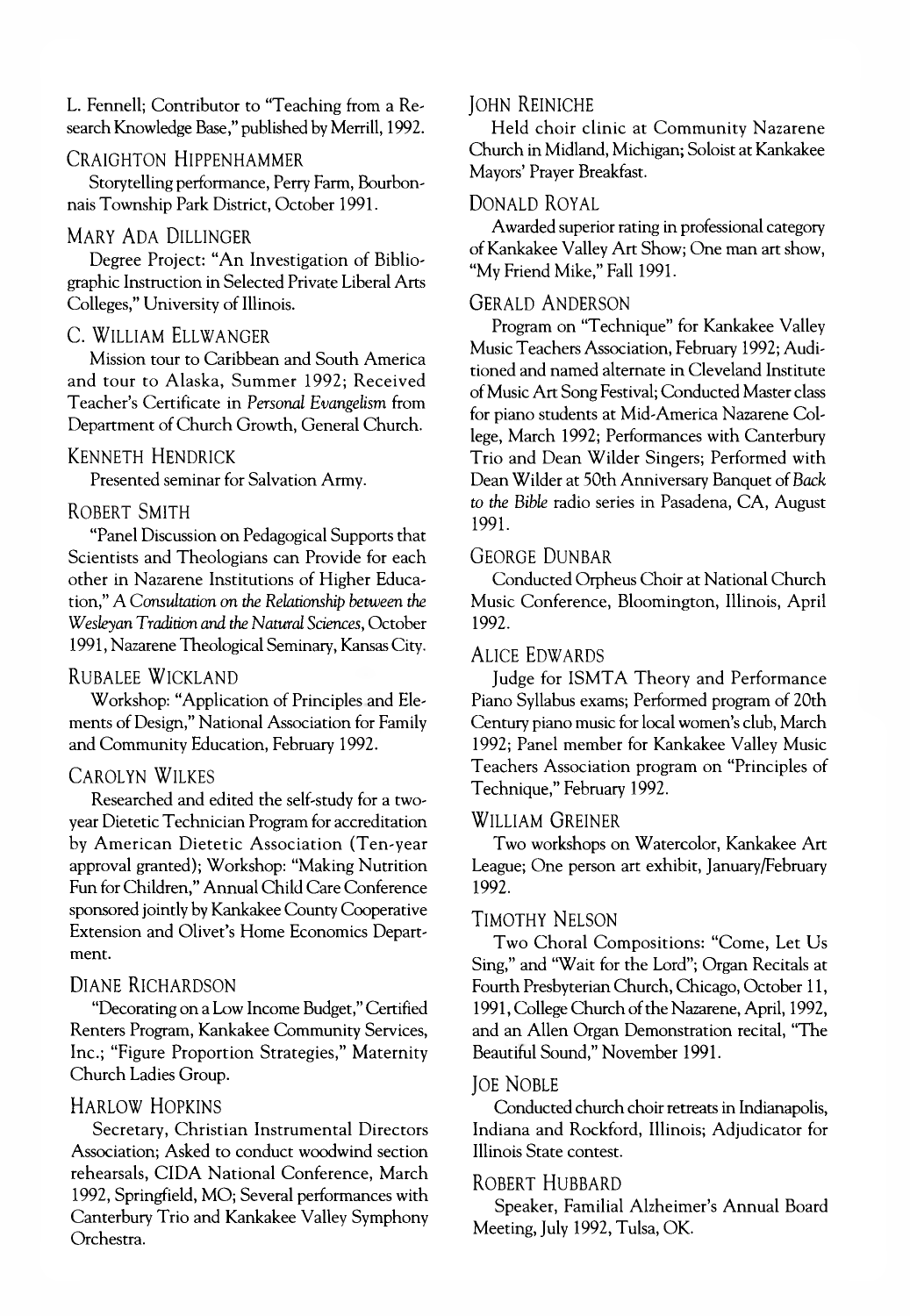# *(continued)* III. PARTICIPATION IN PROFESSIONAL/ SCHOLARLY ACTIVITIES, UNPUBLISHED PAPERS, RECITALS, TRAVEL

# MAX REAMS

Moderator for one session at A *Consultation on the Relationship Between the Wesleyan Tradition and the Natural Sciences* held at Nazarene Theological Seminary, October 1991; Reviewed Karl Giberson's book, "Plowshares into Swords."

# DAVID KALE

Paper: "Adam Smith and Organizational Ethics," 1991 Speech Communication Association Convention, Atlanta, GA; "Adam Smith and the Role of Imagination in Ethics," 1992 Central States Communication Association Convention. Cleveland, OH.

# **GARY STREIT**

Chaired accreditation team visits to Pillsbury Baptist Bible College, Owatonna, Minnesota, March 1992, and The Assemblies of God Theological Seminary, Springfield, Missouri, May 1992, for the Commission on Institutions of Higher Education, North Central Association.

# **MARY ANDERSON**

Presented a seminar with Frank Garton to the faculty at the Kankakee Area Career Center on Writing Recommendations.

# DENNIS BALDRIDGE

Guest lecturer for the Chicago Astronomical Society; Published two articles on Radio Astronomy in the *Journal of the Society of Radio Astronomers*; received two awards for radio astronomy observations.

# **HENRY SMITH**

Spoke to the faculty at Wingate College in South Carolina on Adult/Non-Traditional studies.

IV. FACULTY RECEIVING SUPPORT UNDER THE LILLY ENDOWMENT GRANT FOR FACULTY DEVELOPMENT ACTIVITIES AS OF JANUARY 1992

Kenneth Hendrick Shirlee McGuire Jo Williamson Ruth Cook

Phyllis Reeder Douglas Armstrong Robert Smith Gerald Anderson

Judith Whitis Cynthia Lewis La Verne Jordan John Hanson William Greiner Kristin King Craighton Hippenhammer

Charlotte Keck Sara Spruce Richard Colling Vicki Trylong Randal Johnson Alfred Fleming

V. ADVANCED DEGREES EARNED

# JUDITH WHITIS, PH.D.

University of Illinois at Champaign/Urbana

RAY BOWER, PH.D. Miami University Oxford, Ohio

MARY MARGARET REED, PH.D. Walden University

MARY ADA DILLINGER, C.A.S. University of Illinois at Champaign/Urbana

DENNIS SEYMOUR, M.B.A. Aurora University

# VI. PROMOTIONS IN RANK

TO PROFESSOR: Robert Smith Phyllis Reeder

TO ASSOCIATE PROFESSOR:

Susan Draine Michael Gingerich Amy Golyshko Linda Greenstreet Janice Holmes Judith Whitis

**TO EMERITI:** William Beaney William Dean C. W. Ward

Allan Wiens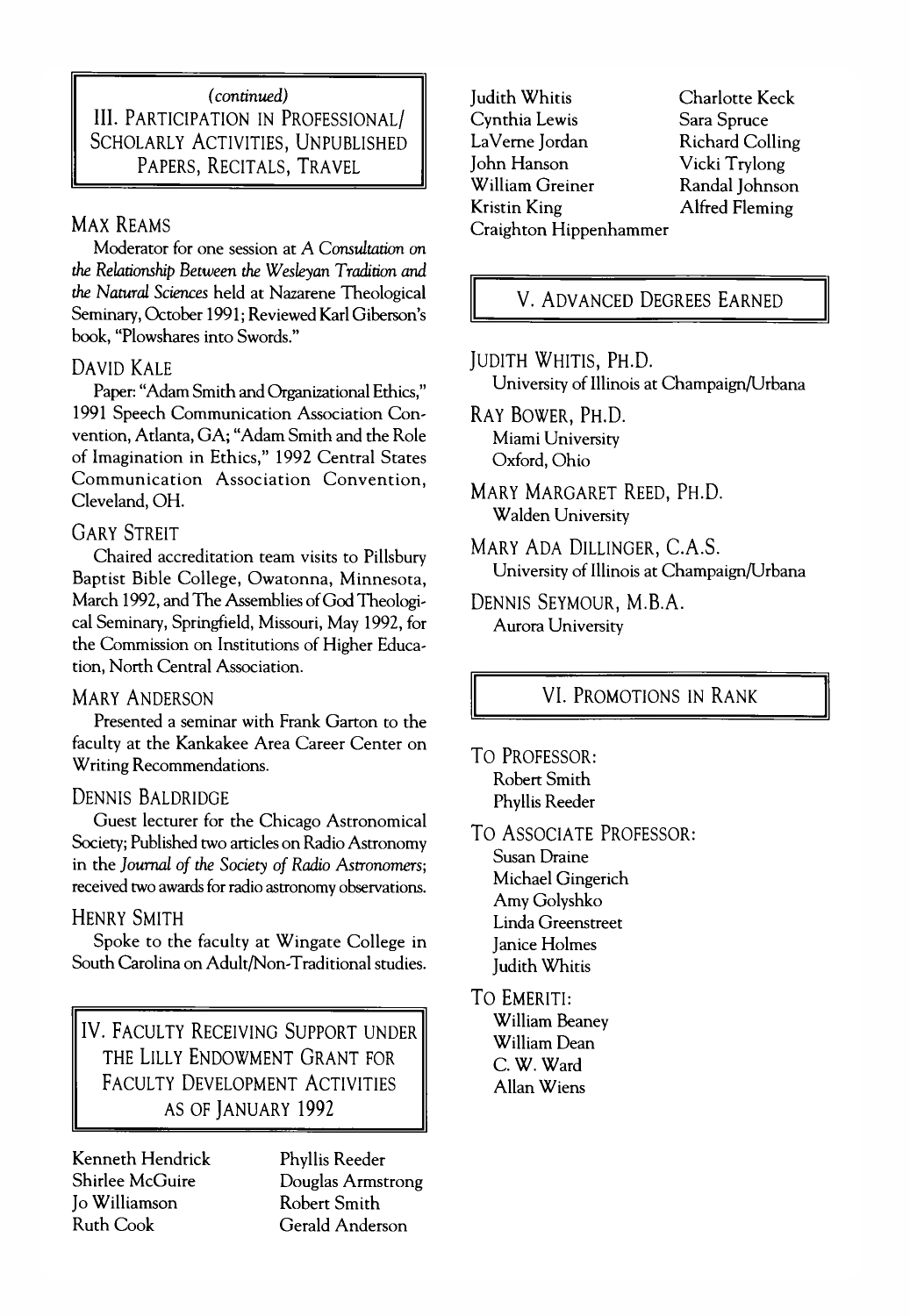# **VII. PERSONAL RECOGNITIONS AND** SERVICE TO COMMUNITY

# ANGELA LATHAM-JONES

Dramatic presentation for Kankakee Board of Realtors annual banquet; Grant Park High School graduation speaker; Several presentations of *The* Book of Ruth: A Story, at various churches.

#### D. REGINA LINDSEY

Performed in three productions with Kankakee Valley Theatre; Member, Kankakee Valley Symphony Chorus and Kankakee Park District Singers.

#### **LARRY FERREN**

Secretary, Kankakee Valleyaire Barbershop Chorus; Treasurer and Chair, Finance Committee of Kankakee Area Chapter of Alzheimer's Association: MACTLAC Placement Officer for small colleges in the Midwest.

# DAVID A TKINSON

President, Kankakee Valley Audubon Society.

# MICHAEL GINGERICH

Secretary, local chapter of ISPE/NSPE; E.I. — Engineer Intern, State of Illinois.

# RICHARD COLLING

Member, Kankakee County Board of Health Review Panel; Little League Board Member.

# ALFRED FLEMING

Developed a program similar to Big Brother, called Person-to-Person *Program.* Used 12 ONU students to be role models for 12 at-risk children in Kankakee School District; Participated in the "4th R Program" through Bourbonnais School District.

# Paul Dillinger

Member, Executive Council, Bradley Cancer Society; Employee of the Month, July 1991, at Riverside Medical Center.

# LINDA GREENSTREET

Member, BBCHS Student Discipline Committee.

# CONSTANCE MILTON

Member, Board of Directors, Chairman of CPR Coordinating Committee — American Heart Association, Kankakee County Chapter; Member, Kankakee Valley Symphony Orchestra Chorus, and Kankakee Valley Park District Singers.

# MICHAEL LAREAU

Member, Board of Directors, United Develop-

mental Services and Helen Wheeler Center for Community Mental Health.

#### Bill Isaacs

President, Kankakee Heartland Chapter of the National Federation of the Blind.

#### WILLIAM DEAN

Volunteer for Hospice of Kankakee County; Serving on task force developing a spiritual care program for Medicare Certification.

#### WILLIAM BELL

Member, Kankakee County Mental Health Center Board; Member and founder, Kankakee County Mental Health Council; Prepared 24-unit marriage enrichment series for young marrieds at College Church.

#### FRANKLIN GARTON

Member, Steering Committee, Kankakee County Teen Leadership Conference; Member, Kankakee County Board of Health.

# **JOSEPH NIELSON**

Received Plaque from Youth for Christ for providing consultation in its organizational planning.

#### **SARA SPRUCE**

Member, Two Rivers Reading Council; Literary Coordinator Gamma Omega Chapter of Delta Kappa Gamma, women educator's society.

#### LORA DONOHO

Lead role in "The Curious Savage," 1991 Fall ONU School Play.

#### KATHRYN VANFOSSAN

Member and Secretary, Board of Directors, Bur Oak Library System.

#### **STEVEN RICE**

Charter and founding member of Kankakee County Contemporary Council for Economic Development, co-sponsored by Merlin Karlock.

# RUBALEE WICKLAND

Member, Kankakee County Extension Council and Kankakee County Child Care Conference.

#### HARLOW HOPKINS

Member, Kankakee Valley Symphony Orchestra; *Bulletin* Editor of Bradley-Bourbonnais Rotary Club; Faculty Member of the Year, 1991.

#### **GERALD ANDERSON**

Vice President, Community Arts Council; Tutor for ALIVE-program for undereducated adults.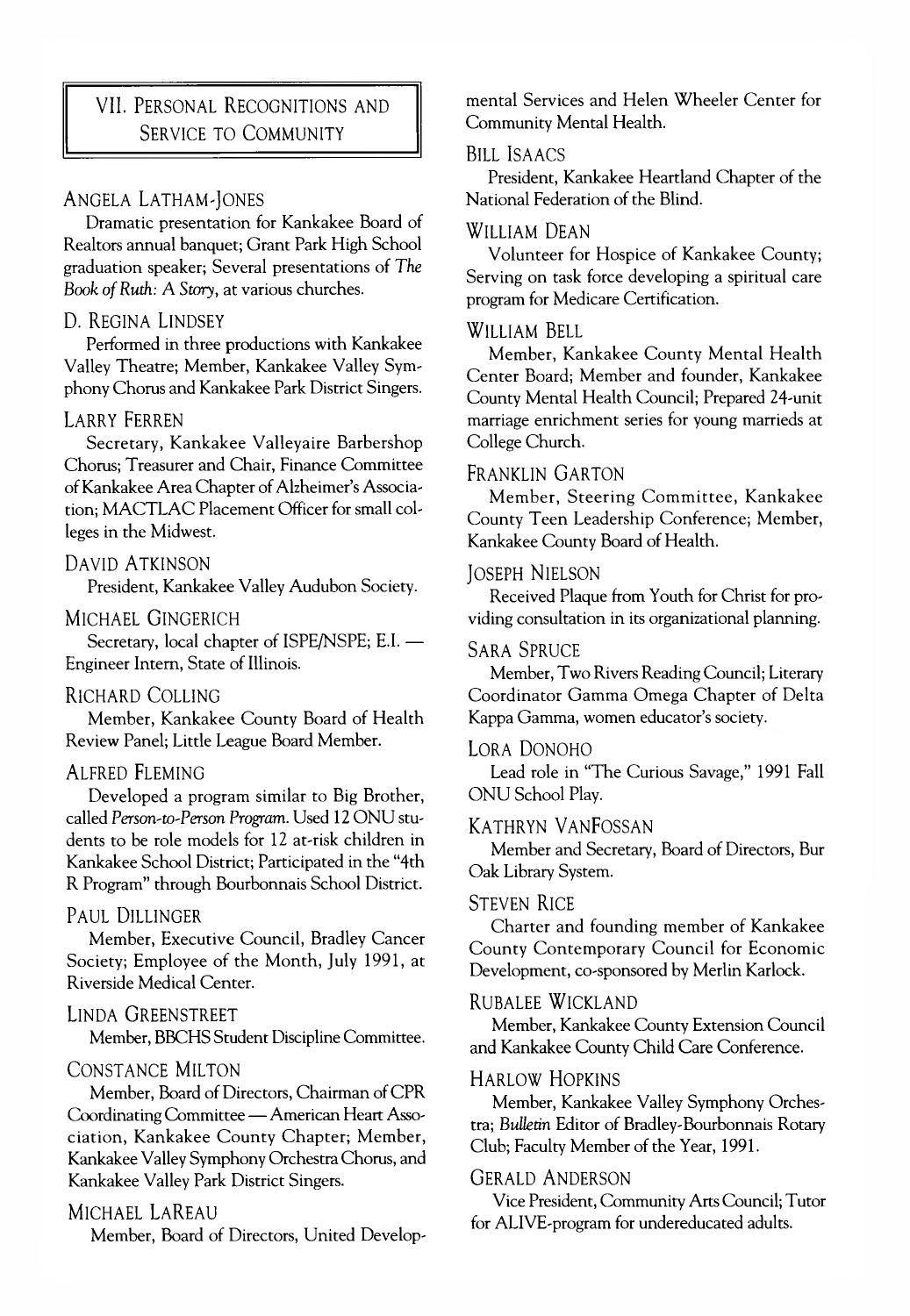# *(continued)* VII. PERSONAL RECOGNITIONS AND SERVICE TO COMMUNITY

# **ALICE EDWARDS**

Preliminary Judge, 1992 Kankakee Valley Symphony Piano Competition.

#### ROBERT HUBBARD

Member, Executive Board, Familial Alzheimer's Research Foundation.

# DAVID KALE

Recipient, 1992 Faculty Award for Teaching Excellence, ONU.

# **JOHN HANSON**

Faculty Marshal, ONU.

#### **GARY STREIT**

Appointed to a four-year term as an Accreditation Review Council Member, North Central Association, and to the Planning Committee for the 1993 Christian College Coalition Deans' Meeting in Washington, D.C.

# MARY ANDERSON

President of Illinois Association for School College and University Staffing (IASCUS) and also serves on various committees.

# DENNIS BALDRIDGE

Member of the Kankakee Symphony Orchestra.

# BETTY ELLIOTT

Member of the Kankakee Area Personnel Association.

# DENNIS SEYMOUR

Serves on the committee for Net Illinois.

#### **IM TRIPP**

Member of the Kankakee County Board and serves on six various board committees.

#### BILL DEWEES

Serves as Media Consultant to WNLT radio in Cincinnati, Ohio; has been appointed to the advisory board of Christian Research Report Magazine — Christian radio's premiere trade journal; promotion to Director of Broadcasting for WONU.

#### **MARILYN MYERS**

Received a Certificate of Advanced Study from the American Nurses Credentialing Center.

### SHARON JAMES

Completed training to become licensed as a local church lay pastor from the Pontiac District United Methodist Church.

# BETTY ELLIOTT

Received certification in Human Resource Management from the University of Wisconsin.

#### JOHN BOWLING

Board Member, Kankakee Chamber of Commerce; Board of Directors, Riverside Medical Center.

# DOUGLAS PERRY

Board Member, United Way of Kankakee County; Treasurer, Chicago Central District.

# MARY MARGARET REED

District Advisory Board, Chicago Central District.

# VIII. RECOGNITION FOR YEARS OF SERVICE

#### **FACULTY**

- 5 yea rs Catherine Bareiss Ray Bower Michael Gingerich Donald Revell John VanderMeer Sue Williams
- 10 YEARS Robert Smith
- 15 YEARS C. William Ellwanger Larry Ferren David Kale Vicki Trylong
- 20 YEARS Leona Hayes Ivor Newsham
- 25 YEARS Max Reams Allan Wiens

# **STAFF**

5 YEARS Judy Renchen Albert Ackerman Marilyn Trepanier Larry Cary Carol Reams

10 YEARS Rick Shelton Linda Dunbar William Burnside Brian Allen Dan Farr

15 YEARS Mary Reich Virginia Springer Gene Hartness

- 20 YEARS Gordon Wickersham
- 25 YEARS Efton Elliott